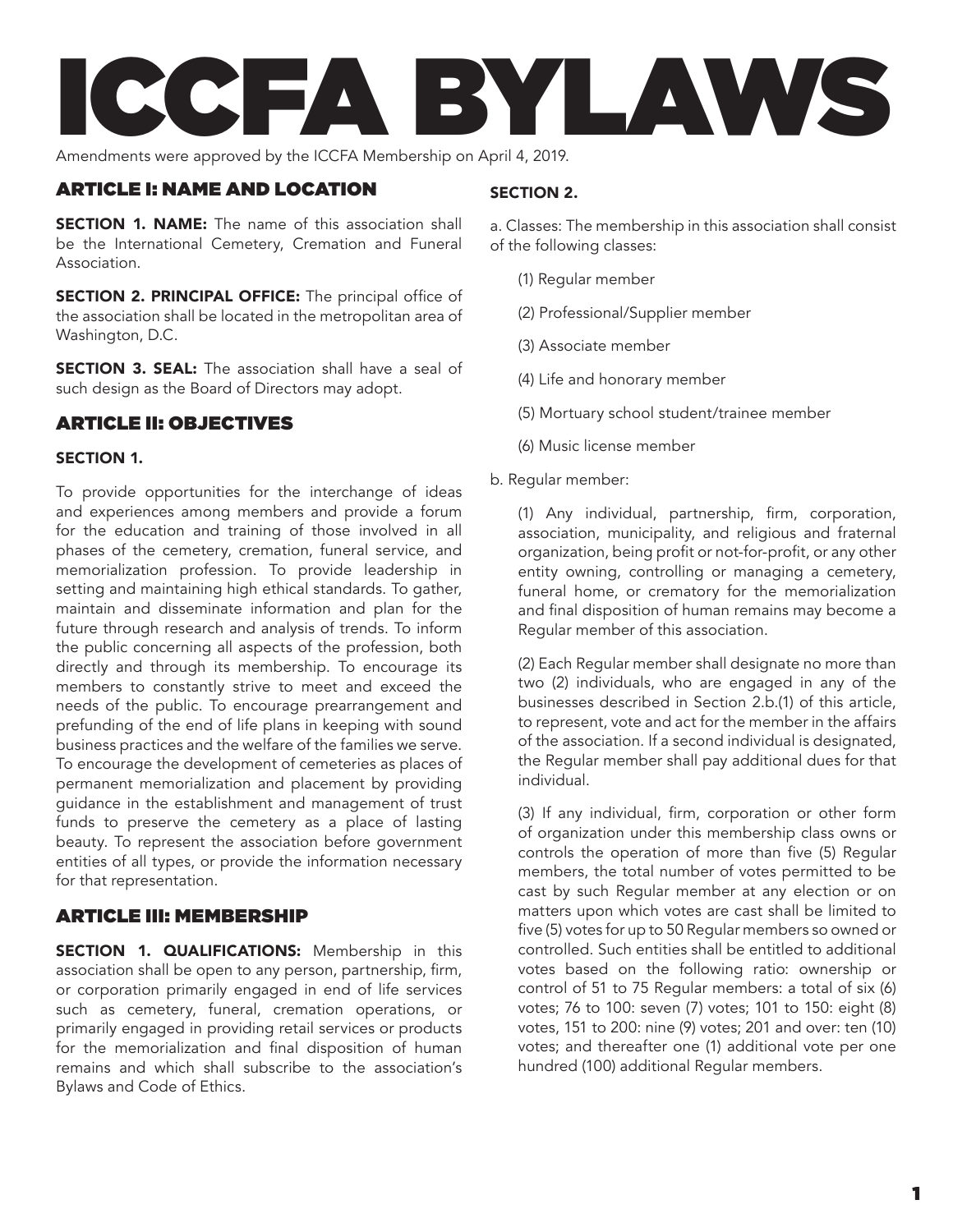#### c. Professional/Supplier member:

(1) Any individual, firm, or corporation providing materials, supplies, products, or professional services such as accounting, architectural, legal, and others used by a Regular member may become a Professional/ Supplier member of this association.

(2) Each Professional/Supplier member shall designate no more than two (2) individuals, who are engaged in any of the businesses described in Section 2.c.(1) of this article, to represent the member in the affairs of the association. If a second individual is designated, the Regular member shall pay additional dues for that individual.

(3) Voting privileges do not extend to this class. Any individual, firm, corporation or other form of organization under this membership is entitled to representation on the Board of Directors by up to two (2) members of this class as voted by the Regular members. Members of this class are eligible to hold office in this association as provided in Article VI.

d. Other members. The following membership classes shall have no vote or be eligible to hold office in this association.

(1) Associate member: Any individual, firm, corporation, association, municipality, and religious and fraternal organization affiliated with a Regular member or a Professional/Supplier member, may become an associate member of this association upon recommendation of a Regular member or a Professional/Supplier member. In the event that an associate member shall leave employment or active affiliation with the Regular member or Professional/ Supplier member who recommended that person for membership, then that person's associate membership shall immediately cease and terminate. Nothing in the preceding sentence precludes a person from filing a new application upon becoming affiliated with another member.

(2) Life and honorary member: Life and honorary memberships may be conferred upon individuals at such time and under such terms as the Board of Directors shall determine.

(3) Mortuary school student/trainee member: Any individual enrolled in an accredited school of mortuary science, and any graduate of an accredited school of mortuary science seeking employment in the industry may become a student/trainee member of this association.

(4) Music License member: Any individual, partnership, firm, corporation, association or other organization owning, controlling or managing a funeral home, cemetery, combination operation, mausoleum, columbarium or other retail business providing funeral or memorial services at which copyrighted music is played, may become a Music License member of this association.

e. Any dispute concerning the proper classification of a member, including whether a Regular member is affiliated with end of life services such as cemetery, funeral, cremation operations, or primarily engaged in providing retail services or products for the memorialization and final disposition of human remains, shall be resolved by the Credentials and Elections Committee.

SECTION 3. APPLICATION FOR MEMBERSHIP: All applicants for membership shall complete and sign the form of application provided by the association and submit the application to the principal office of the association. Such application shall include an agreement by the applicant to abide by the association's bylaws and Code of Ethics. When there is a change in ownership of a member, the new owner must apply for a new membership.

SECTION 4. ADMISSION OF MEMBERS: The names of all applicants shall be published one (1) time in the association's principal periodical. Members may make written objection to such application to the Association within 45 days after publication. In the event that an objection is filed, the Executive Committee shall direct an inquiry into the objections and determine whether the individual meets the membership qualifications. In the event of rejection of an application, such applicant shall be notified by the chief operating officer responsible for membership, in writing, of the reason(s) for such rejection. Upon written request, the applicant shall be granted an appeal and hearing before the Board of Directors or a special committee of not less than five (5) members of the Board or past presidents appointed by the president. The decision of the Board of Directors shall be final as to the applicant's request for membership.

#### Section 5. Suspension and Expulsion:

a. Any membership may be suspended or terminated for cause. Sufficient cause for such suspension or termination of membership shall be a violation of the bylaws or Code of Ethics, any lawful rule or practice duly adopted by the association or any other conduct prejudicial to the interests of the association or likely to bring the association or the profession into disrepute.

b. Whenever the association receives a written complaint concerning the conduct of a member, the complaint shall be referred to the Executive Committee, who shall make an inquiry into the conduct in question and submit a recommendation to the Board of Directors. Suspension or expulsion shall be by two-thirds (2/3) vote of the Board of Directors; provided that a statement of the charges shall have been sent by registered mail to the last recorded address of the member at least thirty (30) days before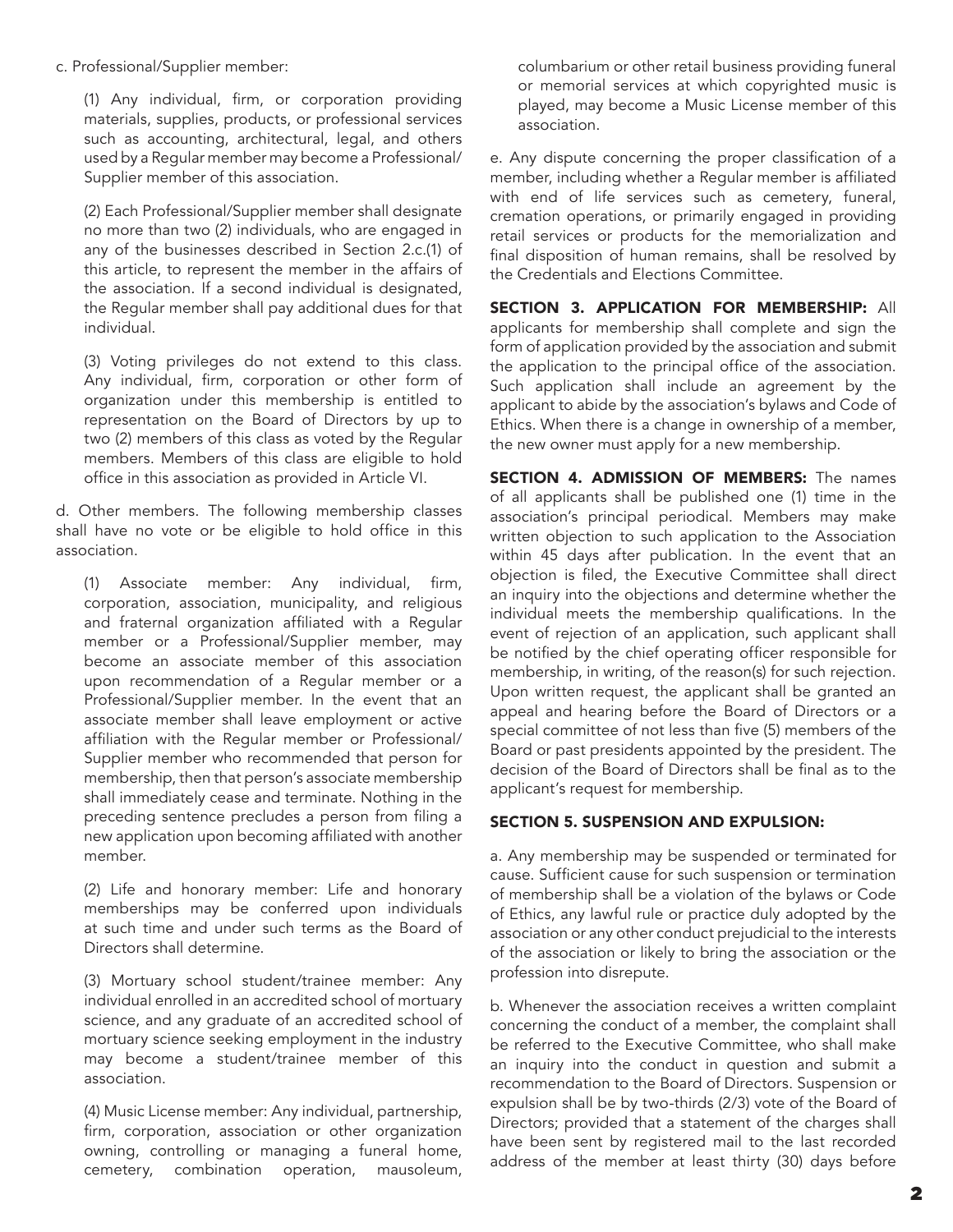the final action is taken thereon. This statement shall be accompanied by a notice of the time and place of the meeting of the Board of Directors at which the charges shall be considered and the member shall have the opportunity to appear in person to present any defense to such charges before action is taken thereon.

SECTION 6. AFFILIATION: In the event that any designated representative of any member ceases to be affiliated with that member, that individual's membership in the association shall immediately cease and terminate. If that individual is serving as an officer of the association or on the Board of Directors, if that individual does not become affiliated with another qualified member and designated as the representative of that member within six (6) months from the cessation of membership, then that office shall automatically be declared vacant. However, this shall not extend any term of office beyond its normal expiration date. Questions concerning the cessation of affiliation shall be referred to the Executive Committee, whose decision is final.

**SECTION 7. RESIGNATION:** Any member may voluntarily resign from the association by filing a written resignation with the president, secretary or executive director, but such resignation shall not relieve such member of the obligation to pay any dues or other charges theretofore accrued and unpaid or from fulfilling the obligations of the Credit Exchange Plan or any other similar program that the association may adopt.

# ARTICLE IV: DUES

SECTION 1. ESTABLISHMENT OF DUES: The annual dues for each member of the association shall be determined by the Board of Directors.

SECTION 2. DELINQUENCY AND CANCELLATION: Any member whose dues remain in arrears for a period of six (6) months may be dropped from membership in the association, after receiving notice and being afforded an opportunity for a hearing; provided in case of hardship that the Executive Committee may extend the time for payment of dues and continuation of membership privileges upon written request of a member to the Executive Committee and for good cause shown. Any member whose dues are in arrears for ninety (90) days may be denied the services and privileges of membership by the Executive Committee, including the right to vote and hold office.

**SECTION 3. REFUNDS:** No dues shall be refunded to any member whose membership is terminated for any reason.

## ARTICLE V: MEETINGS

**SECTION 1. ANNUAL:** The annual meeting of the association shall be held at such place, date and time as may be suggested by staff and approved by the Board of Directors. Notice of the annual meeting shall be published in the official magazine of the Association at least sixty (60) days prior to the meeting. Such notice may also be provided by electronic means such as email. The Board of Directors shall determine and include in the notice of the annual meeting the procedure for distributing ballots, times ballots may be cast, and the location of the ballot box.

**SECTION 2. SPECIAL:** Special meetings of the association may be called by the president or the Board of Directors, or shall be called by the president upon the written request of twenty-five (25) of the Regular members of the association. The business to be transacted at any special meeting shall be stated in a notice thereof, and no other business may be considered at that time.

**SECTION 3. NOTICE:** Notice of any meeting of the association shall be mailed to the last recorded address of each Regular member at least twenty (20) days before the time scheduled for the meeting. Such notice may also be provided by electronic means such as email.

**SECTION 4. QUORUM:** At any annual or special meeting of the association, a quorum shall consist of no less than fifty (50) Regular members.

SECTION 5. VOTING: Prior to the annual meeting, the secretary or secretary's designee shall send to each Regular member a form by which the Regular member shall certify an individual who shall be entitled to vote on its behalf at the next annual meeting or at any special meeting. Such certification shall be filed with the secretary before a Regular member is permitted to vote. No Regular member may cast more than the specified number of votes in accordance with Article III: Membership, Section 2.b,c. Unless otherwise specifically provided by the bylaws, a majority vote of those Regular members present and voting shall govern.

SECTION 6. RULES OF ORDER: Robert's Rules of Order (revised) shall govern this association when applicable and not in conflict with these bylaws.

SECTION 7. CANCELLATION OF MEETINGS: The Board of Directors may cancel or postpone any annual or special meeting for cause.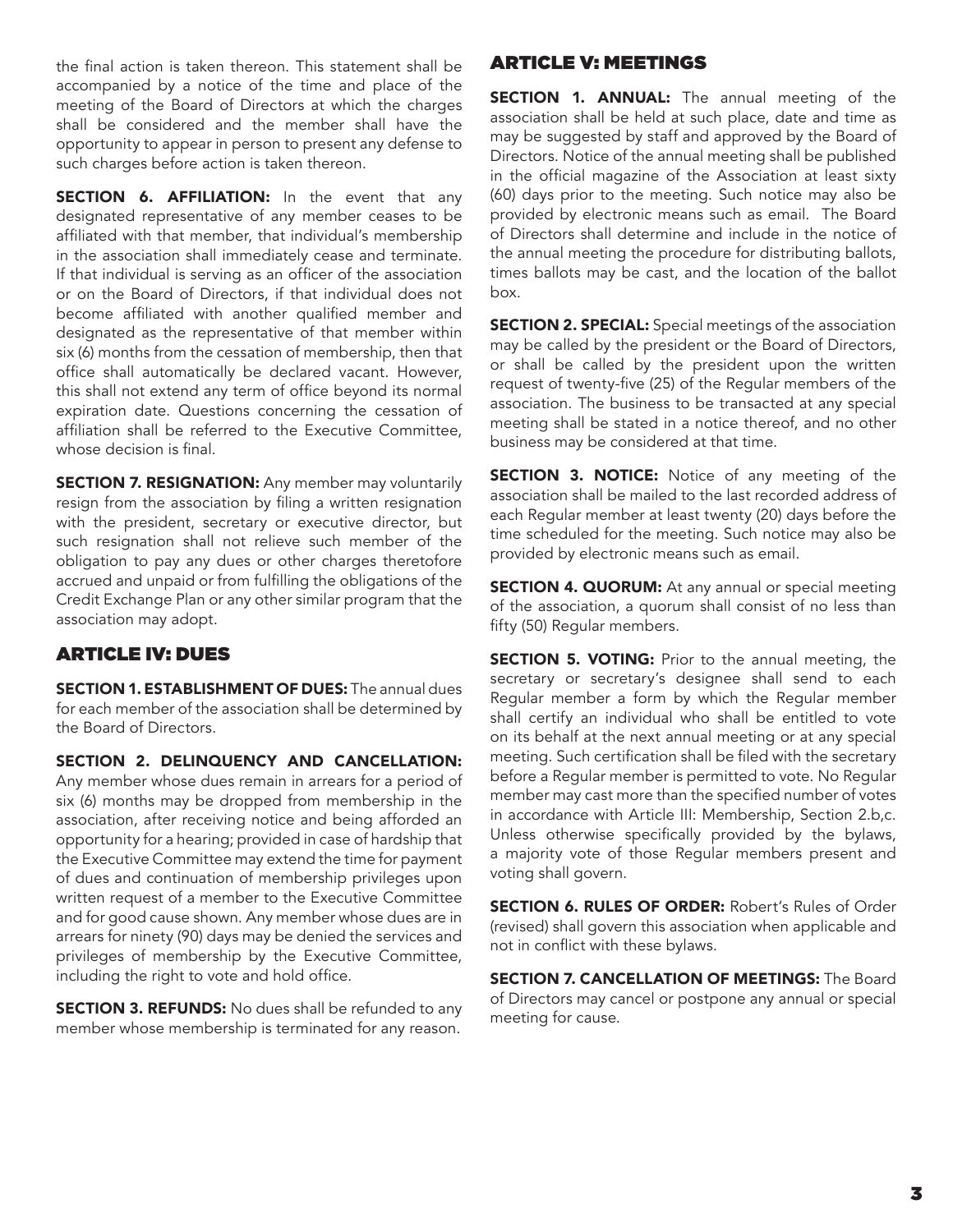## ARTICLE VI: BOARD OF DIRECTORS

SECTION 1. AUTHORITY AND RESPONSIBILITY: The Board of Directors shall have supervision, control and direction of the affairs of the association, shall determine its policies or changes therein within the limits of the bylaws, shall actively prosecute its objectives, shall have discretion in the disbursement of its funds and shall have such other powers as are allowed by statute and not in conflict with these bylaws. The Board of Directors may adopt such rules and regulations for the conduct of its business as shall be deemed advisable, and may, in the execution of the powers granted, delegate certain of its authority and responsibility to the Executive Committee or any other designated agent.

**SECTION 2. COMPOSITION:** The Board of Directors shall consist of the president, and twenty-four (24) Directors of which eighteen (18) Directors shall be Regular members, two (2) Directors shall be Professional/Supplier members, and four (4) Directors shall be past presidents, including the two (2) most immediate past presidents to serve twoyear terms, and two past presidents selected by the group of past presidents to serve one-year terms.

#### Section 3. Term of Office and Manner of Election:

a. Six (6) Regular members shall be elected by the membership at the annual meeting to serve a term of three (3) years and one (1) Professional/Supplier member shall be elected by the membership at the annual meeting to serve a term of two (2) years. The candidates for the six (6) Regular member seats and the one (1) Professional/ Supplier seat receiving the highest number of votes (among their perspective categories) shall be elected. Candidates next in number of votes shall be elected to any shorter terms. In the event that there is a tie in the vote for filling the final term or a vacancy on the Board, the existing Board shall resolve the tie. A person elected at-large to the Board of Directors for a three (3) year term shall not be eligible for election for another three (3) year term until at least two (2) years shall have elapsed. For the first year in which Professional/Supplier members shall be eligible for election to the Board of Directors, two (2) candidates shall be elected who will serve staggered terms of two (2) and one (1) year(s) respectively.

b. Nominations from the floor are prohibited.

c. Ballots for electing members of the Board shall only be distributed to those individuals, or their substitutes, named in the certificate. A valid ballot must contain a vote for the exact number of Directors to be elected. Any ballot containing votes for more or less than the exact number to be elected shall be invalid. Ballots may have votes for no more than three (3) write-in candidates. No ballot shall be invalid by reason of a write-in candidate not being eligible to serve on the Board.

d. The retiring president shall automatically become a member of the Board of Directors to serve a term of two (2) years. A past president shall not be eligible to be elected to the Board of Directors after that individual has served a two (2) year automatic term as a member of the Board following the expiration of that individual's term as president.

e. Upon becoming president, that individual's unexpired term if any, as a member of the Board shall be declared vacant, but said individual shall serve as a member of the Board by virtue of the office for as long as the individual remains president.

f. No person shall be elected at large to the Board of Directors if three (3) persons representing or employed by the same Regular member, or one (1) person representing or employed by the same Professional/Supplier member are already serving as at-large members of the Board. Except as provided in Article III: Membership, Section 6, no person shall be a member of the Board of Directors during any time that that individual is not a member of the association, or during any time in which that individual receives or is to receive payment from any other national allied-industry trade association. All questions of eligibility arising hereunder shall be referred to and determined by the Executive Committee except that eligibility questions regarding write-in candidates for Director shall first be referred to the co-chairs of the Credentials and Elections Committee.

**SECTION 4. VACANCIES:** Any vacancies that may occur on the Board of Directors by reason of death, resignation, or otherwise may be filled by the remaining members of the Board for the unexpired term. A person selected to fill an at-large vacancy of less than three (3) years shall be eligible for re-election to a three-year term immediately thereafter.

#### Section 5. Meetings:

a. Regular meetings of the Board of Directors shall be held at such time and place as the Board itself may designate.

b. Special meetings of the Board may be called by the president or upon demand by a majority of Board members.

Written notice of the purpose, time, and place of special meetings shall be delivered personally to each Director or communicated to each Director by telephone, facsimile, overnight mail, electronic mail message, or mail, charges prepaid, addressed to the Director at the Director's address as it is shown upon the records of the corporation. In case such notice is mailed, it shall be deposited in the United States mail at least five (5) days prior to the time of the holding of the meeting. In case such notice is delivered, personally or by telephone, facsimile, overnight mail, or electronic mail message, it shall be so delivered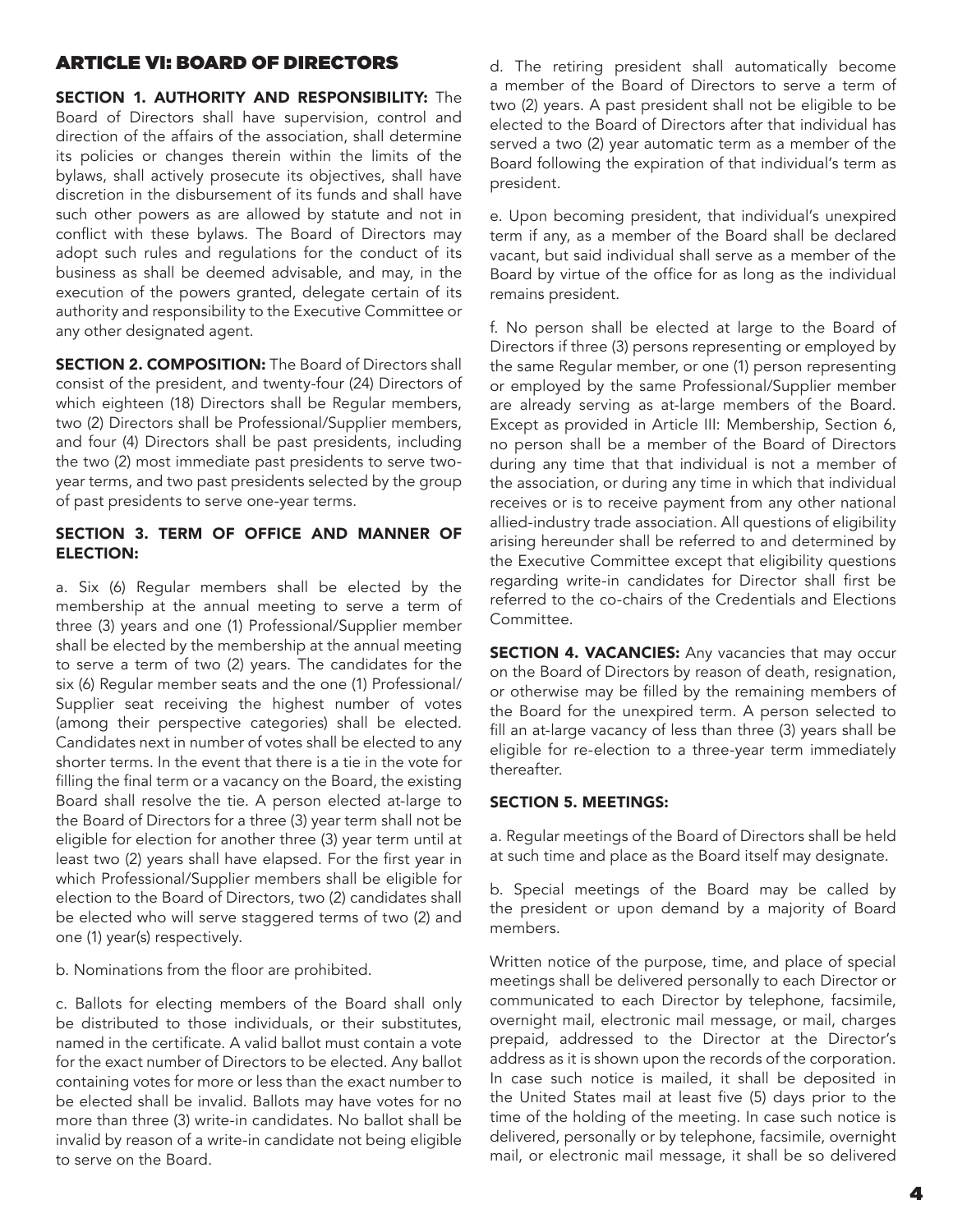at least seventy-two (72) hours prior to the time of the holding of the meeting. Any such transmission of notice, as above provided, shall be due, legal and personal notice to such Director. As used herein, notice by telephone shall be deemed to include a voice messaging system or other system or technology designed to record and communicate messages to the recipient, including the recipient's designated voice mailbox or address on such a system.

Notice of a meeting need not be given to any Director who signs a waiver of notice or a consent to holding the meeting or an approval of the minutes of the meeting, whether before or after the meeting, or who attends the meeting without protesting, prior to the meeting or at its commencement, the lack of notice to such Director. All such waivers, consents, and approvals shall be filed with the corporate records or made part of the minutes of the meeting.

c. Organization Meeting. As soon as possible after the election of new members of the Board of Directors, the newly elected Board shall meet at the call of the retiring president to elect the officers of the association and transact such other business as may come before the meeting.

For this meeting, no notice other than the public announcement of the meeting by the retiring president shall be necessary. The call for this meeting shall be made by public announcement immediately following the election of new members of the Board. The results of the election of officers shall be made known to the membership as soon as possible after the election.

d. Meetings of the Board of Directors may be held by teleconference or videoconference provided that the meeting is conducted by a technology that allows all persons participating to hear each other at the same time and, if a videoconference, to see each other as well.

SECTION 6. RESIGNATION OR REMOVAL: Any member of the Board of Directors may resign at any time by giving written notice to the president, secretary, or to the Board. Such resignation shall take effect at the time specified therein, or, if no time is specified, at the time of acceptance thereof by the president. Any member of the Board may be removed for cause by a two-thirds (2/3) vote of the Board of Directors at any regular or special meeting at which a quorum is present.

SECTION 7. COMPENSATION: Members of the Board of Directors shall not receive any compensation for their services as Board members.

SECTION 8. QUORUM OF THE BOARD: The required quorum shall be 51 percent of the entire Board as duly elected and appointed at the time of each meeting. Action on any matter shall require the affirmative votes of more than one-half (1/2) of the Board members present.

## ARTICLE VII: DECLARATION OF POLICY

**SECTION 1.** The responsibility and authority for any declaration of association policy, and/or endorsement, and/or rejection of any matter on any subject of policy, is reserved to the judgment and discretion of the Board of Directors of the association or the Executive Committee between meetings of the Board of Directors. Neither committees, other than the Executive Committee, nor individual members of the association are authorized directly or indirectly to commit the association in any way or in any manner, financially or otherwise, without prior approval by the Board of Directors, except as specified in the approved budget.

### ARTICLE VIII: OFFICERS

SECTION 1. ELECTED OFFICERS: The elected officers of the association shall be a president, a president-elect, a secretary, and a treasurer. The president-elect, secretary and treasurer shall be elected annually by the Board of Directors at the regular meeting held pursuant to Article VI: Board of Directors, Section 5.c. Election shall be by ballot and a majority of the votes cast shall elect. In the event of a tie vote for any elective office, there shall be subsequent balloting until the office is filled. The president-elect shall assume the office of president at the convening of the first meeting of the newly elected Board of Directors, and preside during the election of officers, and shall also serve as a member of the Board of Directors during the individual's term in office as president.

#### Section 2. Appointed Officers:

a. Subject to approval from the Board of Directors, the president may appoint one (1) or more vice presidents with responsibilities presented to the Board of Directors at the time of appointment.

b. The Board of Directors shall employ one (1) or more individuals as executive director and whose terms and conditions of employment shall be specified by the Board.

#### Section 3. Officer Qualifications:

a. Except as provided in Article III: Membership, Section 6, only Regular and Professional/Supplier members who are presently or in the past have been Directors of the association may serve as elected or appointed officers. If an officer is elected or appointed while a Director, the individual(s) shall continue to serve their unexpired terms as members of the Board; otherwise said person(s) shall not be a member(s) of the Board.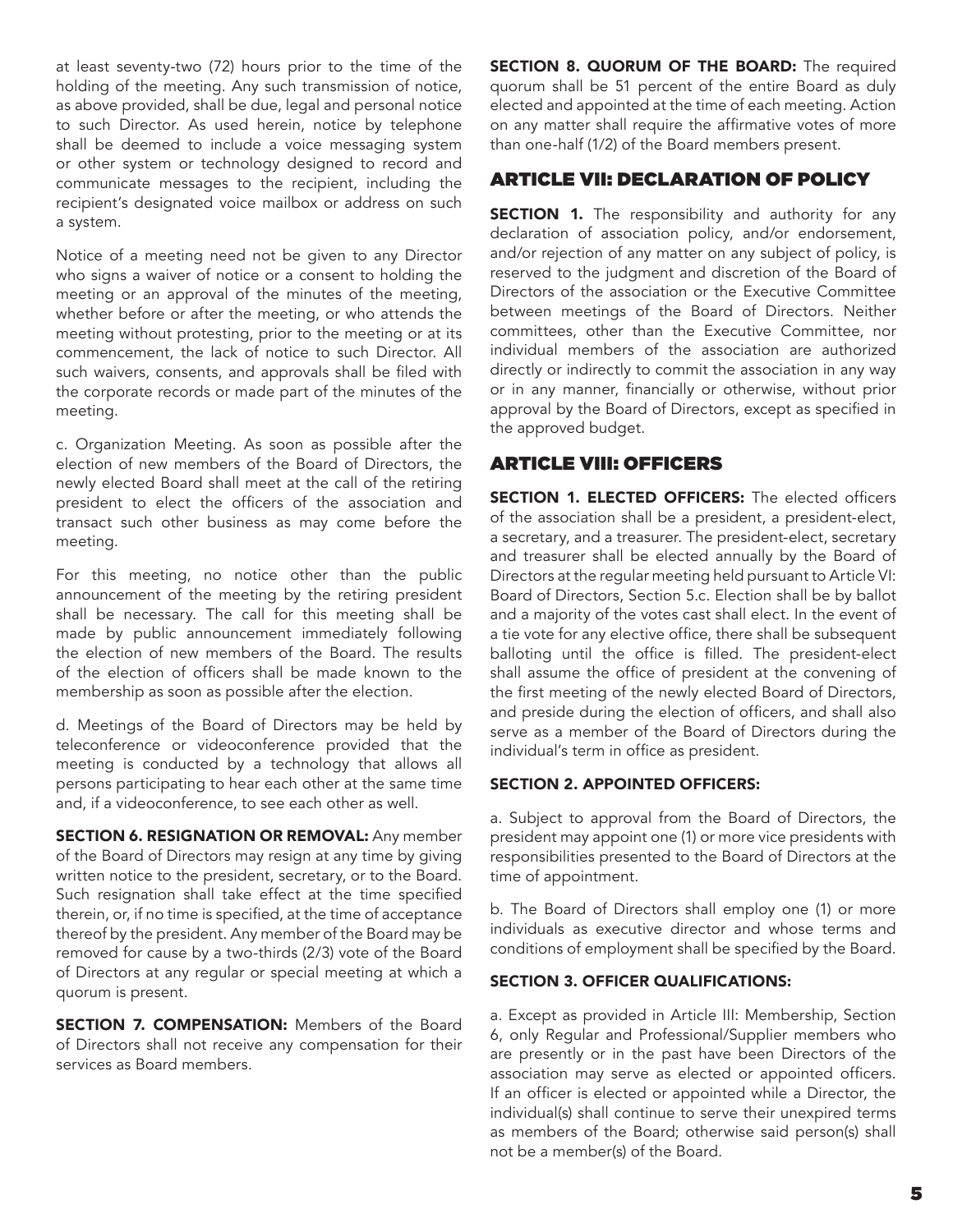Appointed officers who are employees of the Association are not required to be Regular members.

Past presidents are not eligible to hold positions as elected or appointed officers.

b. No person shall be eligible to hold office during any time in which the individual is an officer of another national allied-industry trade association, or during any time in which the individual receives or is to receive payment from any other national allied-industry trade association for services rendered to such association, or holds a position in respect to such association that might result in an actual or apparent conflict of interest or in which the individual has any other relationship that might result in an actual or apparent conflict of interest.

c. All questions of qualifications and eligibility for office shall be referred to and determined by the Executive Committee.

### Section 4. Term of Office:

a. Each elective officer shall take office immediately after their election and shall serve for a term of one (1) year or until a successor is duly elected and qualified.

b. Appointed vice presidents shall take office immediately after ratification of their appointment by the Board and shall serve until the next organization meeting of the Board of Directors.

SECTION 5. VACANCIES. In the event of a vacancy occurring in the office of secretary or treasurer, by reason of death, resignation, removal, incapacity, inability to carry out the duties of the office, or otherwise, a successor shall be appointed by the Executive Committee and shall serve until the next meeting of the Board of Directors and until a successor is elected and qualified.

In the event of a vacancy occurring in the office of vice president by reason of death, resignation, removal, incapacity, inability to carry out the duties of office, or otherwise, a successor shall be appointed by the president, subject to approval of the Executive Committee and shall serve for the unexpired term.

Section 6. Vacancy in the Office of President-**ELECT - APPOINTMENT BY PRESIDENT:** In the event of a vacancy occurring in the office of president-elect, by reason of death, resignation, removal, incapacity, inability to carry out the duties of the office, or otherwise, the Board of Directors shall convene as soon as practical, either in person or by electronic means as permitted in Article VI, Section 5, to nominate and elect a new president-elect according to the procedures for electing officers established in this Article. The current president shall continue in office past the expiration of the term until a new president-elect has been elected.

### Section 7. Vacancy in the Office of President:

In the event of a vacancy occurring in the office of president, by reason of death, resignation, removal, incapacity, inability to carry out the duties of the office, or otherwise, the president-elect shall assume the office of the president and serve for the unexpired term. The president-elect may, at the option of the Board of Directors, serve a full term as president the following year.

**SECTION 8. REMOVAL:** The Board of Directors, at its discretion, by a two-thirds (2/3) vote of all its members, may remove any officer from office for cause.

SECTION 9. PAST PRESIDENTS: All past presidents of the International Cemetery, Cremation and Funeral Association, the American Cemetery Association and the National Association of Cemeteries shall be past presidents of this association and shall be entitled to all rights and privileges granted to past presidents of the association by the bylaws.

# ARTICLE IX: DUTIES OF OFFICERS

SECTION 1. PRESIDENT: The president shall be the chief executive officer of the association and shall preside at all meetings of the Board of Directors, the Executive Committee, and the members. The president shall also serve as member, ex officio, with right to vote, of all committees. The president shall make all required appointments of standing and special committees. The president shall also communicate to the association or the Board of Directors such matters and make such suggestions as may in the president's opinion tend to promote the welfare and increase the usefulness of the association, and shall perform such other duties as are necessarily incident to the office of president or as may be prescribed by the Board of Directors.

SECTION 2. PRESIDENT-ELECT: The president-elect shall in the absence of the president perform the duties and exercise the functions of the president and such other duties as may be delegated by the Board of Directors.

SECTION 3. VICE PRESIDENTS: Subject to the approval of the Board of Directors, the president shall assign each vice president their duties and responsibilities for their term of office.

SECTION 4. SECRETARY: The secretary shall be responsible for giving notice of all meetings, keeping proper records of the proceedings of meetings of the association, attesting to documents, and performing such other duties as are incident of the office or are duly assigned by the president or the Board of Directors.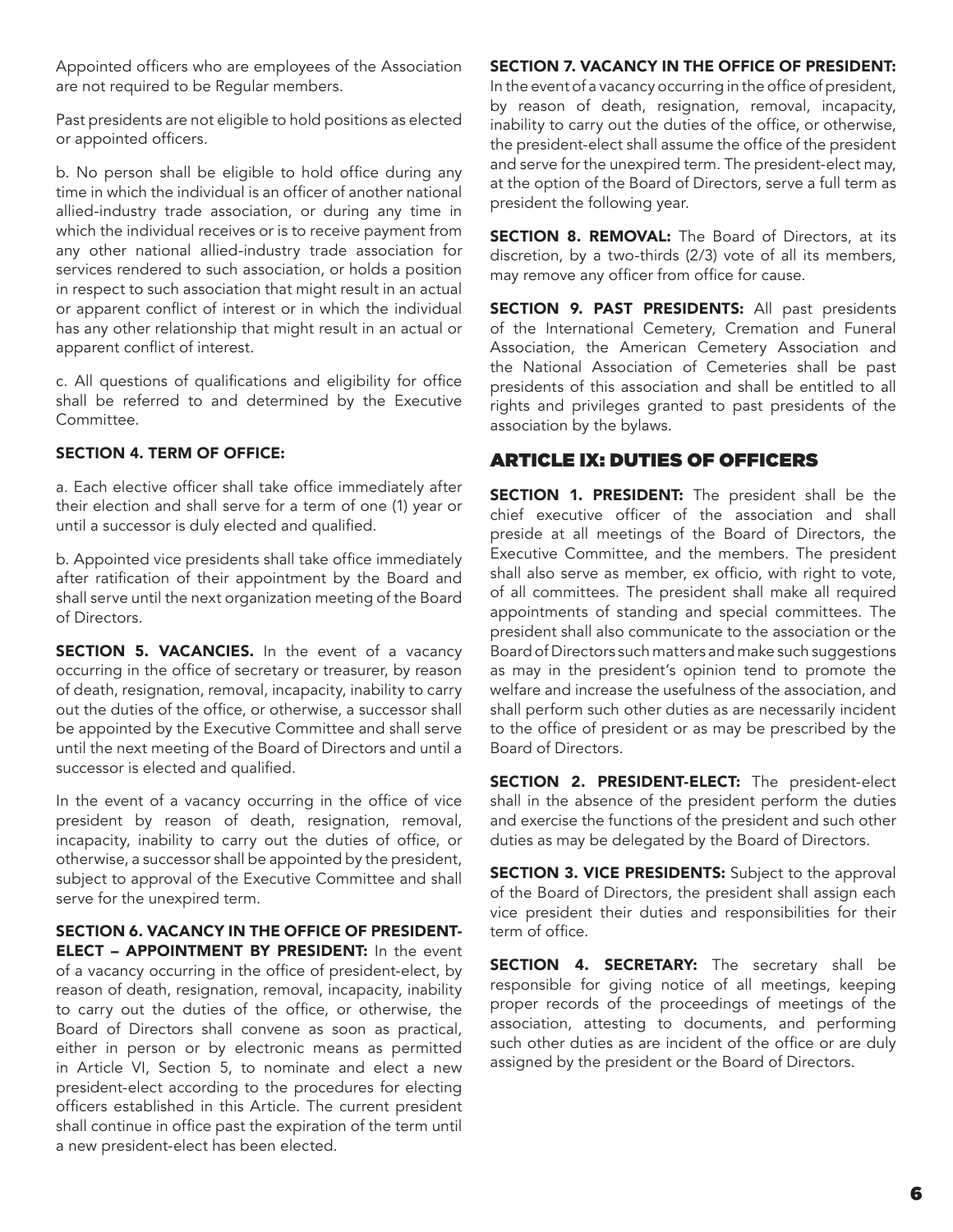**SECTION 5. TREASURER:** The treasurer shall keep or cause to be kept full and accurate accounts of the receipts and disbursements of the association and shall make disbursements authorized by the Board and approved by the chief operating officer responsible for finance and accounting. The treasurer shall be responsible for the safekeeping of the assets of the association, for the keeping of the funds in such banks, accounts, and investments as are approved by the Board of Directors.

The treasurer shall render to the Board of Directors from time to time, as may be required, an account of the financial condition of the association, and shall perform all duties incident to the office, or which are duly assigned by the president or the Board of Directors.

SECTION 6. EXECUTIVE DIRECTOR: The executive director of the association shall be the chief operating officer responsible for all management functions and direct all activities of the association as prescribed by the Board of Directors and shall be responsible to the Board. The executive director shall employ and may terminate the members of the staff necessary to carry on the work of the association and fix their compensation within the approved budget. That individual shall define the duties of the staff, supervise their performance, establish their titles, and delegate those responsibilities of management as shall, in that person's judgment, be in the best interests of the association. The executive director shall be an ex officio member of all committees and shall have no vote.

**SECTION 7. INDEMNIFICATION:** The association shall indemnify any Board member, officer or employee or former Board member, officer or employee of the association against expenses and liabilities reasonably incurred or imposed upon the individual in connection with any proceeding to which the individual may be a party, or in which the individual may become involved, by reason of being or having been a Board member, officer or employee of the association, or any settlement thereof, whether or not the individual is a Board member, officer or employee of the association at the time such expenses are incurred, except in such cases wherein the Director, officer or employee is adjudged guilty of willful misfeasance or malfeasance in the performance of the individual's duties. Such right of indemnification shall not be exclusive of any other rights, to which such Board member, officer or employee may be entitled under any bylaw, agreement, vote of the members or the Board, or otherwise.

**SECTION 8. INSURANCE:** The association shall obtain and maintain insurance to protect the association and its officers, Directors, and employees from any liability that might reasonably be incurred.

## ARTICLE X: COMMITTEES

#### Section 1. Appointments:

a. The president shall annually appoint such standing, special or ad hoc subcommittees as may be required by the bylaws or as the president may find necessary unless otherwise provided herein.

b. The president-elect shall within forty-five (45) days of being elected appoint associate committee chairs where deemed appropriate by the president.

### Section 2. Executive Committee:

a. There shall be an Executive Committee consisting of the president, president-elect, the immediate past president, a past president selected by majority vote of the past presidents, and an individual appointed by the president with the approval of the Board of Directors. The treasurer shall be an ex officio member of the committee, without a vote. The president shall designate an ex officio member to act as secretary of the committee.

b. The Executive Committee may act in place and stead of the Board of Directors between Board meetings on all matters not specifically reserved to the Board by the bylaws or the Board itself. Actions of the Executive Committee shall be reported to the Board by mail, facsimile, overnight mail, electronic mail message or other electronic communication, or at the next Board meeting.

c. A majority of the Executive Committee shall constitute a quorum at any duly called meeting of the committee. The president shall call such meetings of the Executive Committee as the business of the association may require, or a meeting shall be called by the president on request of two (2) members of the Executive Committee.

d. Any vacancy occurring on the Executive Committee shall be filled by operation of the bylaws.

e. The Executive Committee may hold meetings under conditions set for Board of Directors meetings in Article VI: Board of Directors, Section 5.d.

SECTION 3. FINANCE COMMITTEE: There shall be a Finance Committee consisting of the treasurer, who shall be chairman, and six (6) members appointed by the president. The duties of the Finance Committee shall be to counsel with the president and the president-elect in the preparation of an annual budget for approval by the Board of Directors, to supervise the annual audit of the association, to oversee the prudent investments of funds in compliance with policy, to prepare and present a current statement of the financial affairs of the association at each regular meeting of the Board of Directors, and to approve the expenditure of all amounts not included in the approved budget.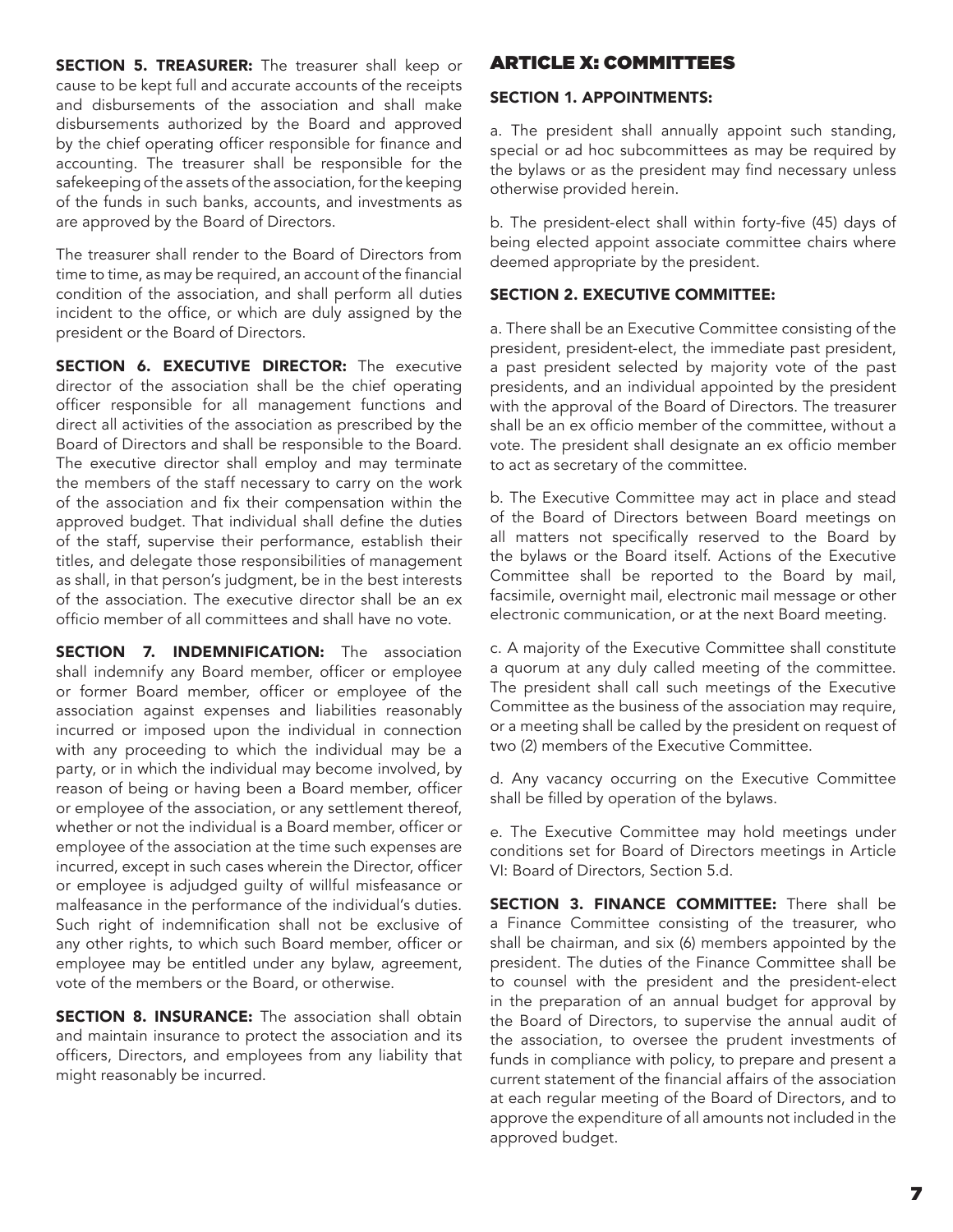### Section 4. Nominating and Elections **COMMITTEE:**

a. There shall be a Nominating and Elections Committee chaired by the immediate past president. Subject to the approval of the Board of Directors, the president shall appoint three (3) additional members from the Board of Directors and one (1) past president who is not serving on the Board of Directors as an immediate past president.

b. The Nominating and Elections Committee shall nominate three (3) more candidates for membership on the Board of Directors than the number to be elected among the Regular members, and two (2) more candidates for membership on the Board of Directors than the number to be elected among the Professional/Supplier members, except for the first year in which Professional/ Supplier members are eligible to be elected to the Board as provided in Article VI, Section 3.

c. Each nominee shall be:

(1) a designated representative of a Regular member or Professional/Supplier member in good standing; and

(2) not employed by a Regular member already having three (3) members serving at large on the Board, or a Professional/Supplier member already serving at large on the Board; and

(3) willing to serve, e.g., attend all duly called meetings of the Board of Directors.

d. The Nominating and Elections Committee shall evaluate potential nominees based on the following criteria:

(1) the extent of active involvement in ICCFA through committee participation, including chairs held; speaking at meetings; and articles published;

(2) similar involvement in state/regional associations;

(3) outstanding business qualifications and involvement in community activities; and

(4) the nominee's desire to actively serve and support the ICCFA.

e. The Nominating and Elections Committee shall actively recruit nominees from a cross-section of the membership taking into consideration the need for representation from small, medium and large businesses, profit and not-for-profit entities, and recognizing the importance of appropriate gender and minority representation on the Board. The Nominating and Elections Committee shall nominate not less than fifty percent (50%) of the candidates to the Board from among the Regular members affiliated with cemetery, mausoleum, or columbarium operations.

f. Upon notifying the Board of Directors of the Nominating and Elections Committee's choices, the Board of Directors may nominate additional nominees and then reduce the number by Ballot to three (3) more than the number of Regular members to be elected and two (2) more than the number of Professional/Supplier members to be elected. At the annual meeting of the Association, the Nominating and Elections Committee shall notify the membership of the final list of nominees. The names of all these nominees shall appear on the ballot.

g. The Nominating and Elections Committee shall have three (3) subcommittees: the Credentials and Elections Subcommittee; the Certification Subcommittee; and the Hall of Fame Subcommittee.

(1) The Credentials and Elections Subcommittee shall have two (2) co-chairs consisting of the immediate past president and an individual appointed by the president who is a Regular member in good standing. The co-chairs shall conduct the elections and recruit a sufficient number of members to properly count the ballots and report the election results.

The co-chairs will determine the eligibility of any individuals that receive write-in votes for positions on the Board of Directors. Eligibility decisions of the chairs may be appealed to the Executive Committee, whose decision shall be final.

(2) The Certification Subcommittee shall consist of a chair appointed by the president for a three (3) year term. The individual so appointed shall be a past president who has already received a certified designation from the Subcommittee. The Subcommittee shall review applications for certification. The chair shall submit to the president for approval such additional members as deemed necessary to facilitate the reviewing of applications. Such members shall have and maintain a certified designation. Members of the committee shall serve staggered three (3) year terms.

(3) The Hall of Fame Subcommittee shall be chaired by the immediate past president, with the two (2) previous immediate past presidents serving on the Subcommittee until the expiration of their respective terms. Three (3) past presidents, appointed by the past presidents, shall serve three-year terms with the initial appointees serving staggered terms of one (1), two (2) and three (3) years, respectively. The Subcommittee shall not be required to submit a candidate for the Hall of Fame award each year; all candidates for the award must be approved by the Executive Committee.